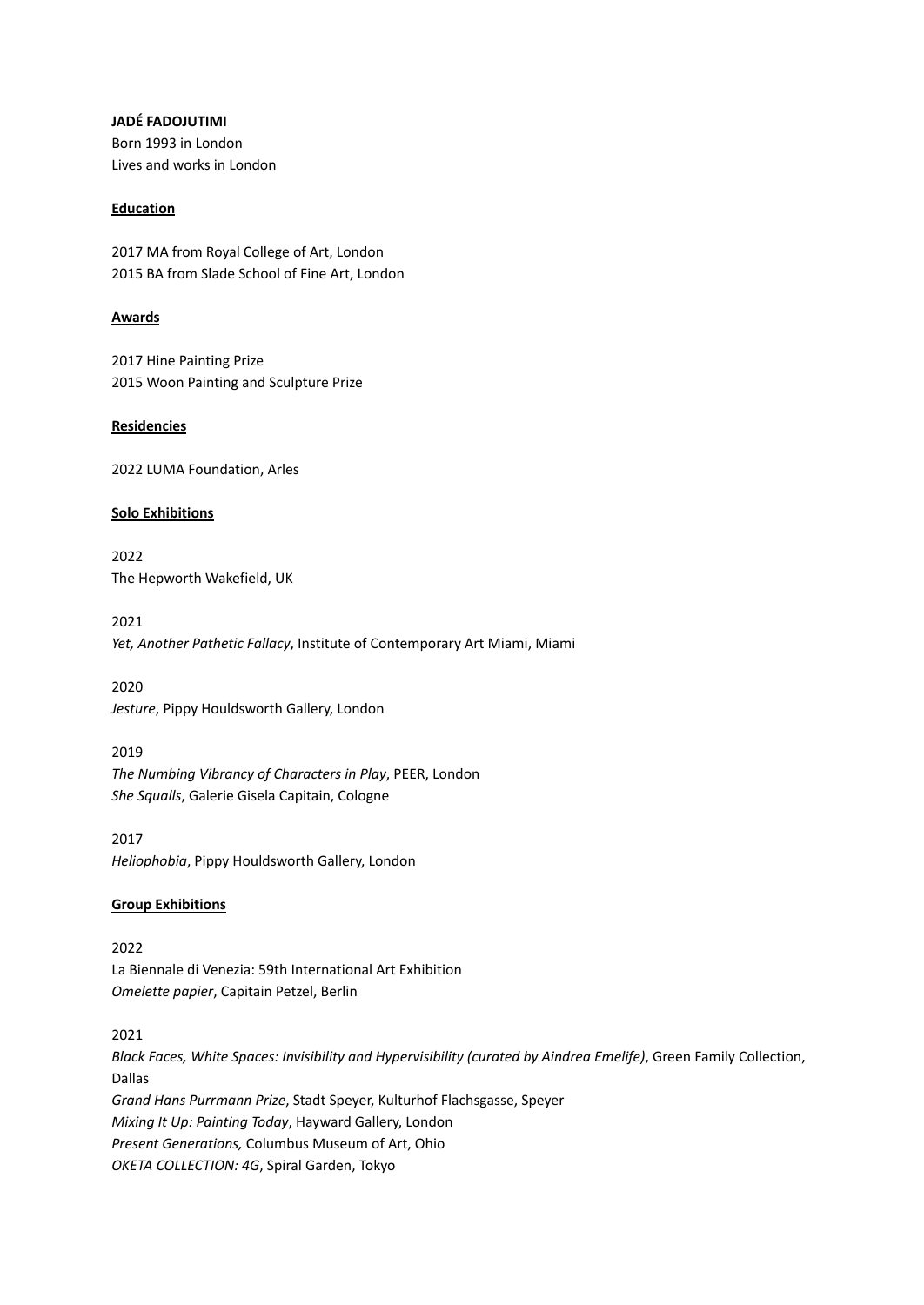*Angespannte Zustände*. Sammlungspräsentation Gegenwart, Staatsgalerie Stuttgart, Stuttgart *The Stomach and the Port*, 11th Liverpool Biennial, Liverpool

## 2020

*Secret 7" presents Planar 1/1*, NOW Gallery, London *Infinite Games*, Capitain Petzel, Berlin *Wings That Beat*, Skarstedt Gallery, London

2018 *Hypnagogia*, Pippy Houldsworth Gallery, London

### 2017

*Contemporary British Painting Prize*, The Stables Gallery, Orleans House, London *Under the See*, The Crypt Gallery, London *SHOW RCA*, The Royal College of Art, London *Griffin Art Prize*, Griffin Gallery, London

### 2016

*27th International Student Exhibition*, Kyoto City University of Arts Gallery, Kyoto *The Winter Exhibition*, The Crypt Gallery, London *After presents: Glossary*, Safehouse 1, London *Art Attack Launch*, The Dot Project, London *Purple People*, Dulwich Festival Open House, London Glorious Abandon, Dynamite Projects, Redhill

### 2015

*The Woon Sculpture and Painting Prize,* Baltic 39, Newcastle Fire Sale, Dynamite Projects, Redhill, UK *Degree Show*, Slade School of Fine Art, London

2014

*Slade Wotever, A Night of Performance, Sound, Film and Painting*, Vauxhall Tavern, London *Interim Show*, Woburn Research Centre, London *Free Range*, The Truman Building, London

# **Artist Talks**

# 2020

Jadé Fadojutimi in conversation with Alex Gartenfeld, ICA, Miami Jadé Fadojutimi in conversation with Katy Hessel, The Great Women Artists Podcast, London #CASatHome with Jadé Fadojutimi interviewed by Caroline Douglas, Contemporary Art Society, London

# 2019

TALK – Jadé Fadojutimi in conversation with Matthew Collings, PEER, London, 15 March 2019 Jadé Fadojutimi x Katy Hessel on Lee Krasner, Barbican Art Gallery, London

2018

The Conch (talk, curated by Nephertiti Oboshie Schandorf and Cédric Fauq), South London Gallery, London, 27 April 2018

Jadé Fadojutimi in conversation with Osei Bonsu (talk), Pippy Houldsworth Gallery, London, 16 January 2018